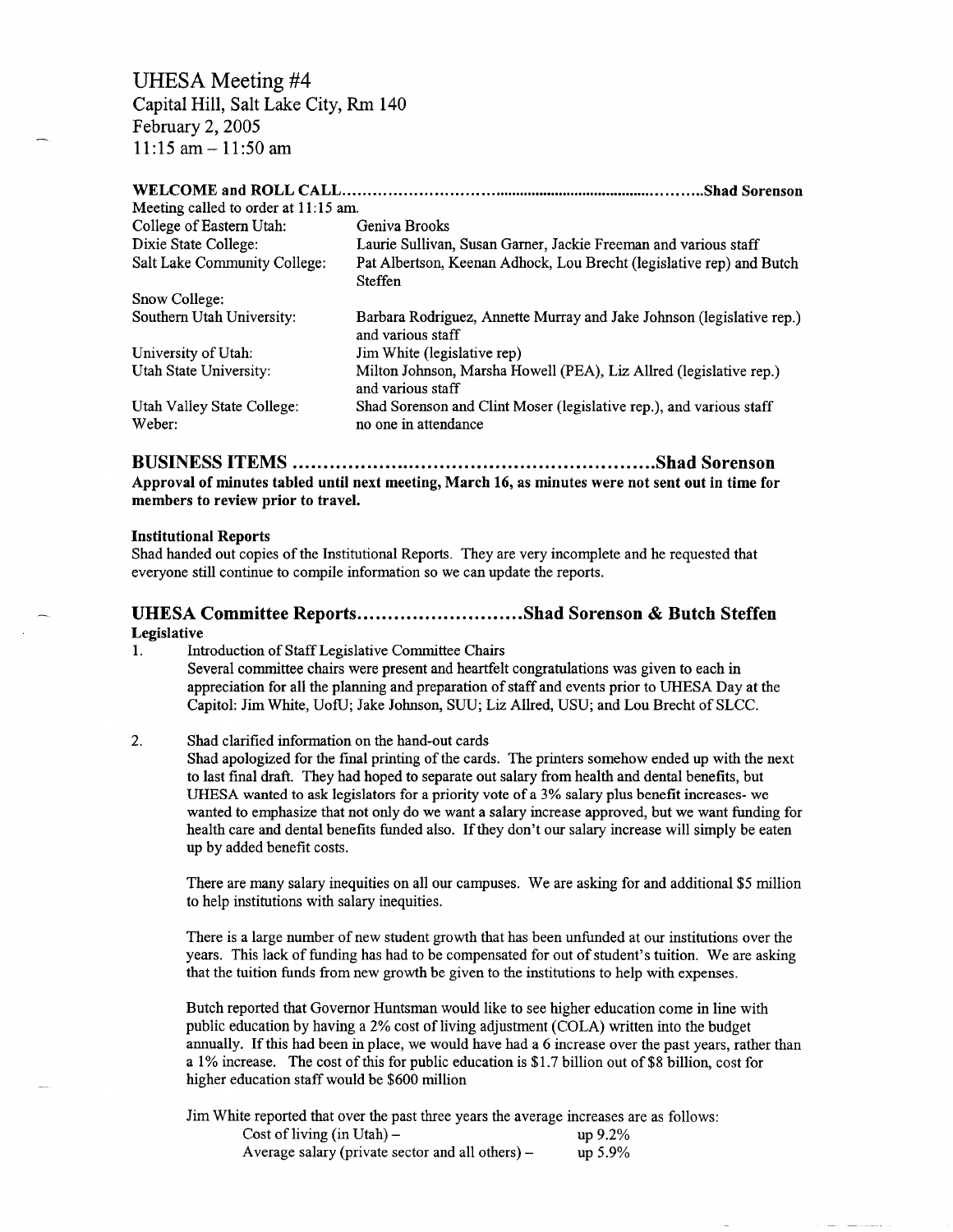Higher education (salary regulated by legislators) up 1% Doug Tom from SLCC's Political Action Group reported that average increases in salaries over the last ten years has been 3.8%

Butch asked that we all do three things:

- 1. Write a personal note (or at least an email) to each legislator you visited with today to thank them for their time and thoughtful consideration of our requests. Please do this within 24 hours. Send comments to those you wanted to meet with, but were unable to.
- 2. Continue to keep in touch with your legislators. Keep this first on their minds. This is not over yet.... It is a long time until final voting and approval is final.
- 3. Attend Board of Regents meetings whenever possible to let them know our concerns and that we are interested and care about their choices and decisions. (Next meeting was scheduled for St George on March 17-18, but may change to April 21. Dixie College will keep us informed of dates.

Representative Patricia W. Jones spoke briefly to UHESA. Pat is on the Higher Education Appropriations Committee. Points of emphasis:

- She is an advocate for all public employees (she worked at the U of U for \$1.60/hour in 1970's so she knows the plight of being underpaid)
- She will support our efforts to push for 3% salary increase
- Email or call her with any concerns

"HOT ISSUES" on YOUR CAMPUS AFFECTING STAFF..................................Round Table Dixie Susan wanted to thank all those who have contacted them regarding the flooding disaster that hit the St. George area in January. They were all very touched by the expression of concern and caring. SLCC is doing a fund raiser for flood victims and Susan wanted them to know that Mark Peterson is the contact person on campus for that.

NEXT MEETING TIMES Shad Sorenson Wednesday, March 16, 2005—UVSC at 1:00 pm

Meeting adjourned at 11:50.

NOTE: After the meeting adjourned, Shad and Barbara discussed the lack of appropriate financial record keeping for UHESA. Barbara expressed her concern being called treasurer, and feeling some responsibility when she has NO financial records at all.

Barbara is going to begin paperwork to obtain tax-exempt status and open an account at Wells Fargo Bank. Barbara, Shad and Laurie will get together to reconcile the UHESA account and compile a report. Once we have this cleared up, monthly reports will be included with the minutes.

Shad agreed that one of his goals this year was to get financial records current.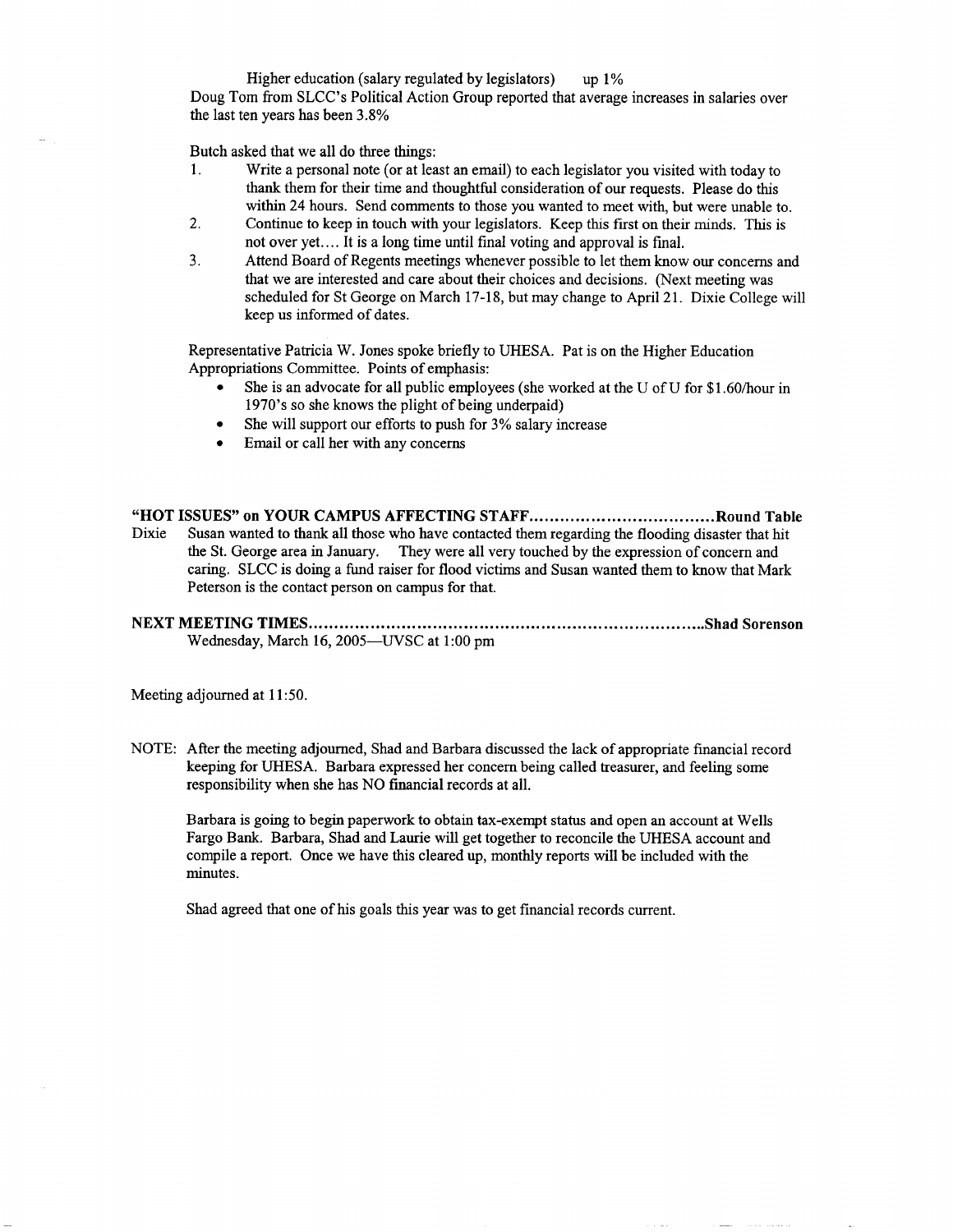| $\mathbf{r}$ |            | н        | Ð           | $\overline{ }$                      | v                                                                                                                                               |                |
|--------------|------------|----------|-------------|-------------------------------------|-------------------------------------------------------------------------------------------------------------------------------------------------|----------------|
|              |            |          |             |                                     | UHESA Institutional Report Fall 2004 (3rd                                                                                                       | $\mathbf{L}$   |
|              |            |          |             | nns                                 |                                                                                                                                                 |                |
|              |            |          |             | 2003-04 info, will update           |                                                                                                                                                 |                |
|              | nsn        | $ U_0U $ | <b>OSAN</b> | <b>eldslisvs</b><br>as info becomes |                                                                                                                                                 | $\overline{c}$ |
| <b>Weber</b> |            |          |             |                                     | 95 Pat Albertoon, President patsy albertoon@slcc.edu                                                                                            |                |
|              |            |          |             |                                     | gas. T3S\eegsq\ube.opla.www\\;qthd 8e                                                                                                           |                |
|              |            |          |             |                                     | MOUS Z6                                                                                                                                         |                |
|              |            |          |             |                                     |                                                                                                                                                 | 86             |
|              |            |          |             |                                     |                                                                                                                                                 | 66             |
|              |            |          |             |                                     | nns 001                                                                                                                                         |                |
|              |            |          |             |                                     |                                                                                                                                                 | 101            |
|              |            |          |             |                                     |                                                                                                                                                 | 105            |
|              |            |          |             |                                     |                                                                                                                                                 | USU[CO]        |
|              |            |          |             |                                     | A30 , noandol, notilM 301<br>104 Marsha S. Howell, PEA m-howell@purchasing.usu.edu                                                              |                |
|              |            |          |             |                                     |                                                                                                                                                 | <b>Uoulour</b> |
|              |            |          |             |                                     |                                                                                                                                                 | <b>ZO1</b>     |
|              |            |          |             |                                     | <b>JOB</b> UVSC                                                                                                                                 |                |
|              |            |          |             |                                     | 109 Candace Marks, President                                                                                                                    |                |
|              |            |          |             |                                     | 110 www.uvsc.edu/commorgs/pace                                                                                                                  |                |
|              |            |          |             |                                     |                                                                                                                                                 | 111            |
|              |            |          |             |                                     | 112 Weber                                                                                                                                       |                |
|              |            |          |             |                                     |                                                                                                                                                 | lειτ           |
|              |            |          |             |                                     |                                                                                                                                                 | けいし            |
|              |            |          |             |                                     | pniaisA bnu <sub>d</sub> at t                                                                                                                   |                |
|              | <b>Sey</b> |          |             | <b>Sey</b>                          | ? noitutitzni edt 10t zbnut gnizist ni bevlovni zi ttst2 81 t                                                                                   |                |
|              | <b>zey</b> |          |             | <b>Sey</b>                          | ? noitutitani ot abastrooolatnasg gninisd ni bevlovni ai that2 <a>[</a> Tt                                                                      |                |
|              |            |          |             |                                     |                                                                                                                                                 | 13 F F         |
|              |            |          |             |                                     | 119 Teaching (Reported from Human Resources)                                                                                                    |                |
|              |            |          |             | $\Omega$                            | 121 Number of staff members teaching at least one graduate course<br>120 Number of staff members teaching at least one undergraduate course ~10 |                |
|              |            |          |             |                                     |                                                                                                                                                 |                |

 $\hat{\mathcal{A}}$  .

 $\sim$ 

 $\hat{\boldsymbol{\gamma}}$ 

 $\sim$ 

 $\sim 10^{-1}$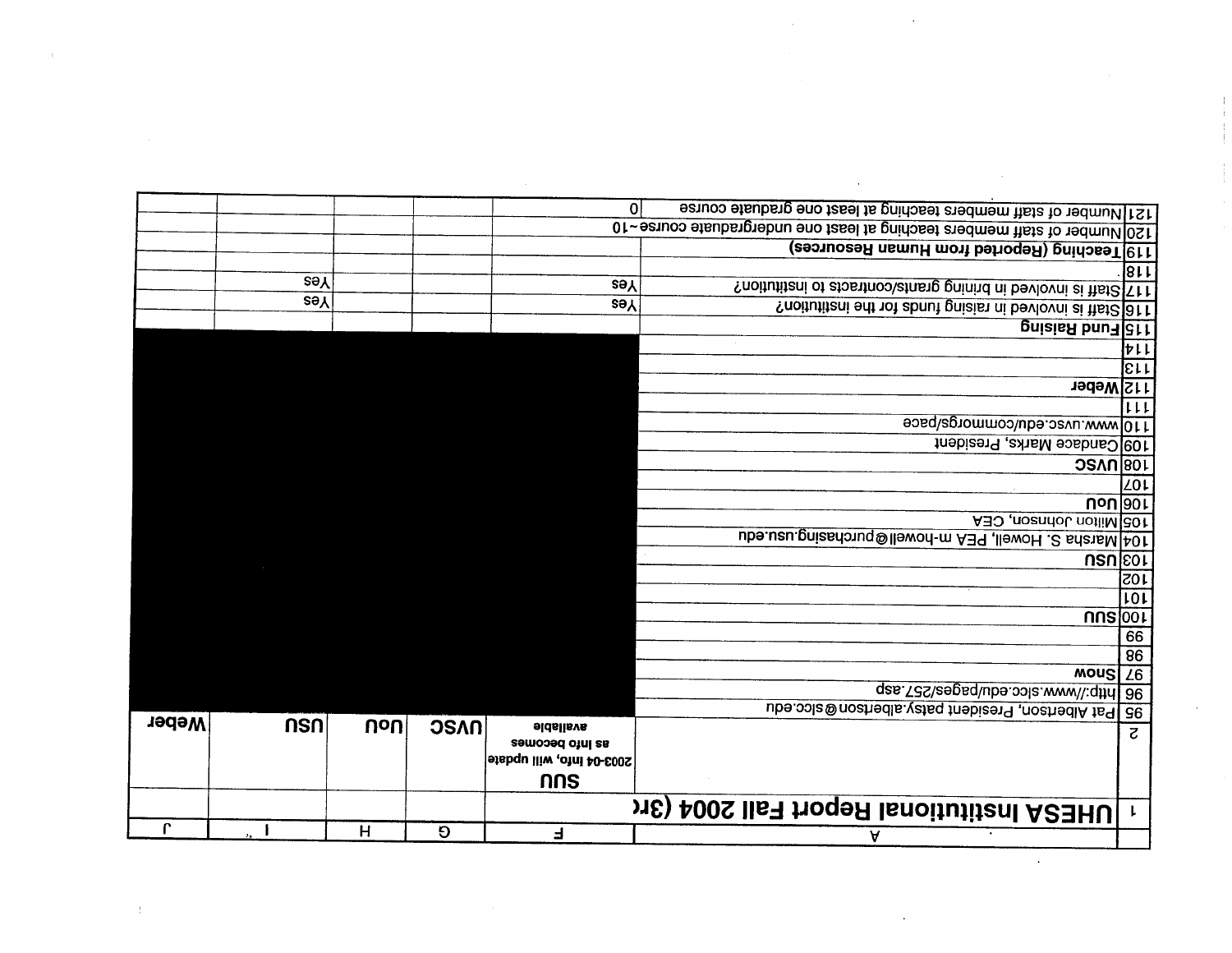|                                     | pri t                           | udkorib                | 310251                   |                                                         | SROW                                |                            | <b>CEUSIA</b>              | <b>ANG AREA</b>            | STRE                |
|-------------------------------------|---------------------------------|------------------------|--------------------------|---------------------------------------------------------|-------------------------------------|----------------------------|----------------------------|----------------------------|---------------------|
|                                     |                                 |                        |                          | Onamum Semilium and terantes by One of                  |                                     |                            |                            |                            |                     |
|                                     | 69,942,592.00   \$              | 48,695,682.00   \$     | 22,917,951.00 \$         | 10,013,335.00   \$                                      | 5,884,286.00<br>-\$                 | 4,736,446.00               | 3,418,601.00               | 19,410,324.00<br>- \$<br>s | 16,098,300.00       |
| Regular Faculty                     | -S<br>$9.629.308.00$   \$<br>-S | 5,953,944.00           | 6.287.614.00<br>s<br>l S | 1,025,296.00                                            | -\$                                 | 1,220,356.00<br>\$<br>- \$ | 720,098.00                 | 8.158.135.00<br>\$<br>l S  | 9,807,800.00        |
| Adjunct / Wage Rated Faculty        |                                 |                        |                          |                                                         | £.                                  |                            |                            | \$                         |                     |
| <b>Teaching Assistants</b>          | 8,884,746.00   \$<br>-\$        | $611,788.00$   \$      |                          |                                                         |                                     | l S                        |                            | 2,367,164.00<br>- \$       | 1,175,200.00        |
| <b>Executives</b>                   | 7.740.037.00 \$<br>-\$          | $3,798,470.00$   \$    | 1,845,064.00<br>- \$     | 1,717,104.00                                            | £.<br>-S                            | 546,673.00                 | 561,791.00                 | ۱S<br>19.476.458.00        | 17,121,600.00<br>\$ |
| Staff                               | 80,904,115,00   \$<br>- \$      | 47,711,112.00<br>l \$  | 21,344,770.00            | 7,657,045.00                                            | 5,100,546.00<br>- \$                | $4,846,971.00$ \\$<br>΄\$  | 2,728,584.00               | i S                        | 4,778,500.00        |
| <b>Wage Payroll</b>                 | \$<br>$14,445,169.00$   \$      | 4,177,285.00   \$      | 2,528,015.00<br>l \$     | 1,648,061.00                                            | 783,354.00<br>- 5                   | 198,073.00<br>\$           | 633,605.00<br>l S<br>-\$   | 2,615,011.00               | \$                  |
| <b>Total Salaries and Wages</b>     | 191,545,967.00<br>\$            | 110,948,281.00<br>l \$ | 54,923,414.00<br>\$      |                                                         | 22,060,841.00 \$ 11,768,186.00      | \$11,548,519.00            | $8,062,679.00$ \ \$<br>-\$ | 52,027,092.00              | 48,981,400.00<br>S. |
|                                     |                                 |                        |                          |                                                         |                                     |                            |                            |                            |                     |
|                                     |                                 | - 2016년 2017년          |                          | iyataran iyo daga qoya da da da qabu yaqaan iyo         |                                     | <u> 110 - 21</u>           |                            |                            |                     |
|                                     | $4,757,602.32$ \ \$<br>s        | 3,006,157.92<br>l s    | $1.383.233.55$ \ \$      | $581,624.52$ \\$                                        | $329,544.96$ \ \$                   | $303,902.70$ \\$           | 201.269.28 \$              | 1,237,618.38               | 1,031,853.00        |
|                                     |                                 |                        |                          |                                                         |                                     |                            |                            |                            | 12,832,806.63<br>\$ |
|                                     |                                 |                        |                          |                                                         |                                     |                            |                            |                            |                     |
|                                     |                                 |                        |                          | Finnleyed F. F. Goundar, Fall 2003.                     |                                     |                            |                            |                            |                     |
| <u>LABBOOLAKA:</u>                  |                                 |                        |                          |                                                         |                                     |                            |                            |                            |                     |
| Regular Faculty                     | 972                             | 736                    | 445                      | 216                                                     | 113                                 | 93                         | 69                         | 347                        | 310                 |
| Adjunct / Wage Rated Faculty        | 242                             | 32                     | 108                      | 17                                                      | 50                                  | 110                        | 12                         | 487                        | 491                 |
|                                     | 386                             | 202                    | o                        |                                                         |                                     | 0                          |                            |                            | 0                   |
| <b>Teaching Assistants</b>          |                                 |                        | 14                       | 20                                                      |                                     |                            | 12                         | 24                         | 14                  |
| <b>Executives</b>                   | 40                              | 26                     |                          |                                                         |                                     | 136                        | 77                         | 558                        | 466                 |
| <b>Staff</b>                        | 1,974                           | 1,215                  | 617                      | 244                                                     | 139                                 |                            |                            | 183                        | 441                 |
| <b>Wage Payroll</b>                 | 573                             | 319                    | 100                      | 109                                                     | 127                                 | 61                         | 44                         |                            |                     |
| <b>Doraspoonence</b>                |                                 |                        |                          |                                                         |                                     |                            |                            |                            |                     |
| <b>Regular Faculty</b>              | 775                             | 86                     | 13                       |                                                         |                                     | Ω                          |                            |                            | 11                  |
| Adjunct / Wage Rated Faculty        | 496                             | £                      | Ω                        | 14                                                      | 11                                  |                            |                            |                            | 39                  |
| <b>Teaching Assistants</b>          | 429                             | 197                    |                          |                                                         |                                     |                            |                            |                            | οl                  |
|                                     |                                 | ÷                      | $\Omega$                 |                                                         |                                     |                            |                            |                            | οI                  |
| <b>Executives</b>                   |                                 |                        | 207                      | 158                                                     | 32                                  | 30                         | 31                         | 160                        | 136                 |
| Staff                               | 6,526                           | 658                    |                          |                                                         | 64                                  | 119                        | 75                         | 425                        | 333                 |
| Wage Payroll                        | 1,419                           | 782                    | 168                      | 130                                                     |                                     |                            |                            |                            |                     |
| a ayn e                             |                                 |                        |                          |                                                         |                                     |                            |                            |                            |                     |
| Regular Faculty                     | 1,747                           | 822                    | 459                      | 217                                                     | 115                                 | 93                         | 70                         | 348                        | 321                 |
| Adjunct / Wage Rated Faculty        | 738                             | 38                     | 108                      | 32                                                      | 61                                  | 114                        | 13                         | 487                        | 530                 |
| <b>Teaching Assistants</b>          | 816                             | 399                    | 0                        |                                                         |                                     | 0                          |                            |                            | 0                   |
| <b>Executives</b>                   | 43                              | 29                     | 14                       | 20                                                      |                                     |                            | 12                         | 26                         | 14                  |
|                                     | 8,501                           | 1,873                  | 824                      | 403                                                     | 171                                 | 166                        | 108                        | 718                        | 602                 |
| Staff                               |                                 | 1,101                  | 268                      | 239                                                     | 191                                 | 180                        | 119                        | 608                        | 775                 |
| Wage Payroll                        | 1,992                           |                        | 1,673                    | 911                                                     | 543                                 | 560                        | 323                        | 2,187                      | 2,242               |
| Total employees                     | 13,837                          | 4,262                  |                          |                                                         |                                     |                            |                            |                            |                     |
|                                     |                                 |                        |                          | Ava are Salay Comparison by histitution, for Staff only |                                     |                            |                            |                            |                     |
|                                     | $40,984.86$   \$<br>s           | $39,268.40$ \ \$       | $34,594.44$ \ \$         | $31,381.33$ $\frac{1}{9}$                               | $36,694.58$ \$                      | $35,639.49$ \ \$           | $35\,436.16$   \$          | 34,904.05   \$             | 36,741.63           |
|                                     |                                 |                        |                          |                                                         |                                     |                            |                            |                            |                     |
|                                     |                                 |                        |                          | Perion of anologies aby objects                         |                                     |                            |                            |                            |                     |
|                                     |                                 |                        |                          |                                                         |                                     |                            | 22%                        | 16%                        | 14%                 |
| <b>Regular Faculty</b>              | 13%                             | 19%                    | 27%                      | 24%                                                     | 21%                                 | 17%                        |                            | 22%                        | 24%                 |
| <b>Adjunct / Wage Rated Faculty</b> | 5%                              | 1%                     | 6%                       | 4%                                                      | 11%                                 | 20%                        | 4%                         |                            |                     |
| <b>Teaching Assistants</b>          | 6%                              | 9%                     | 0%                       | 0%                                                      | 0%                                  | 0%                         | 0%                         | 0%                         | 0%                  |
| <b>Executives</b>                   | 0%                              | 1%                     | 1%                       | 2%                                                      | 1%                                  | 1%                         | 4%                         | 1%                         | 1%                  |
| Staff                               | 61%                             | 44%                    | 49%                      | 44%                                                     | 31%                                 | 30%                        | 33%                        | 33%                        | 27%                 |
|                                     | 14%                             | 26%                    | 16%                      | 26%                                                     | 35%                                 | 32%                        | 37%                        | 28%                        | 35%                 |
| <b>Wage Payroll</b>                 |                                 |                        |                          |                                                         |                                     |                            |                            |                            |                     |
|                                     |                                 |                        |                          |                                                         |                                     |                            |                            |                            |                     |
|                                     |                                 |                        |                          | Pereented salanziunds, hy object                        |                                     |                            |                            |                            |                     |
| <b>Regular Faculty</b>              | 37%                             | 44%                    | 42%                      | 45% i                                                   | 50%                                 | 41%                        | 42%                        | 37%                        | 33%                 |
| Adjunct / Wage Rated Faculty        | 5%                              | 5%                     | 11%                      | 5%                                                      | 0%                                  | 11%                        | 9%                         | 16%                        | 20%                 |
| <b>Teaching Assistants</b>          | 5%                              | 1%                     | 0%                       | 0%                                                      | 0%                                  | 0%                         | 0%                         | 0%                         | 0%                  |
|                                     | 4%                              | 3%                     | 3%                       | 8%                                                      | 0%                                  | 5%                         | 7%                         | 5%                         | 2%                  |
| <b>Executives</b>                   |                                 | 43%                    | 39%                      | 35%                                                     | 43%                                 | 42%                        | 34%                        | 37%                        | 35%                 |
| Staff                               | 42%                             |                        |                          | 7%                                                      | 7%                                  | 2%                         | 8%                         | 5%                         | 10%                 |
| <b>Wage Payroll</b>                 | 8%                              | 4%                     | 5%                       |                                                         |                                     |                            |                            |                            |                     |
|                                     |                                 |                        |                          |                                                         |                                     |                            |                            |                            |                     |
|                                     |                                 |                        |                          |                                                         | NOTE: FTE count does                |                            |                            |                            |                     |
|                                     |                                 |                        |                          |                                                         | not reflect salary budget           |                            |                            |                            |                     |
|                                     |                                 |                        |                          |                                                         | perhaps they were<br>paid from non- |                            |                            |                            |                     |
|                                     |                                 |                        |                          |                                                         | appropriated funds?                 |                            |                            |                            |                     |
|                                     |                                 |                        |                          |                                                         |                                     |                            |                            |                            |                     |

 $\mathbf{1}$ 

 $\pm$ 

 $\tilde{\mathbf{a}}$ 

Information obtained from Utah Board of Regents<br>website, Data Book \* 2005, reflecting 2003-200

 $\bar{g}$